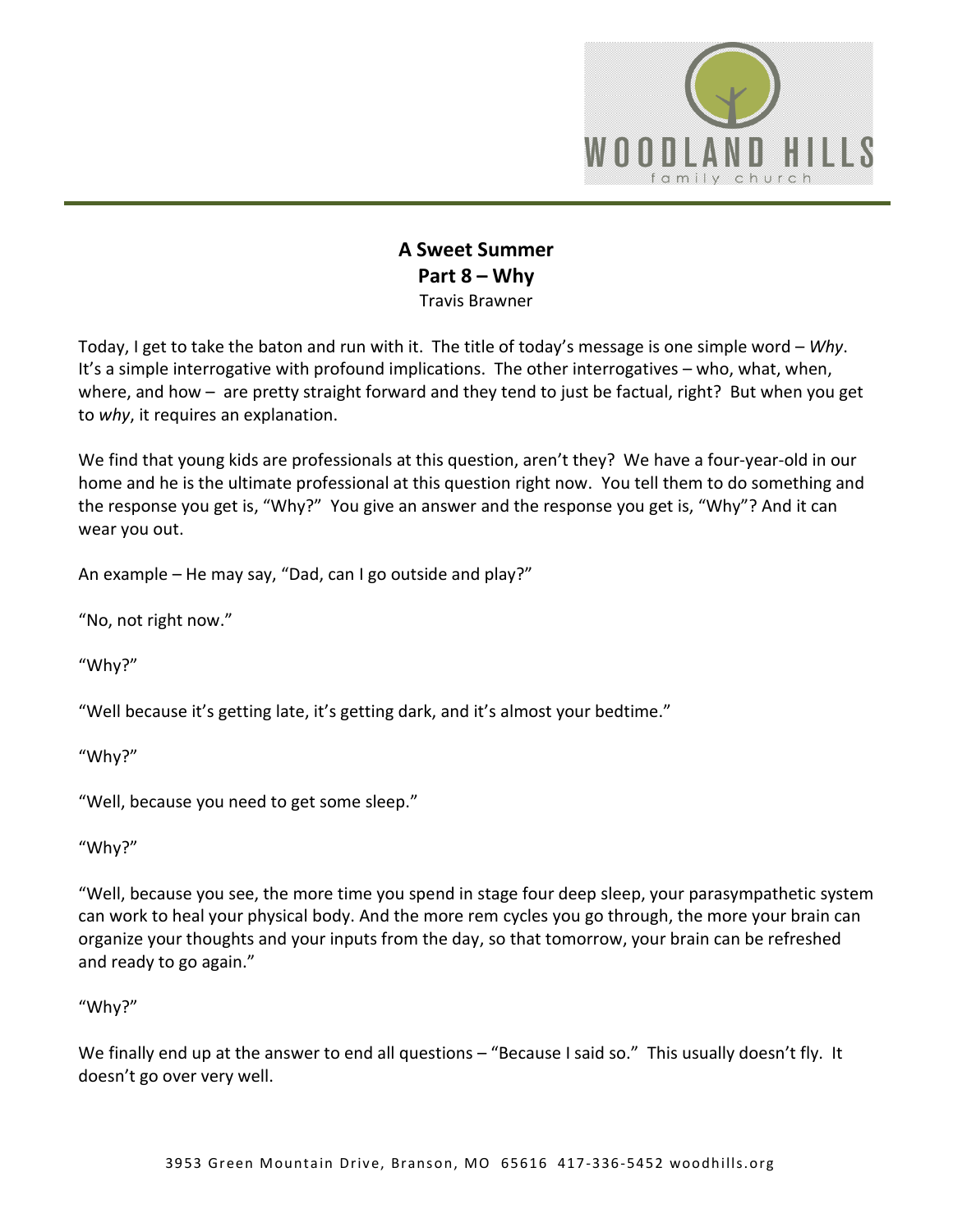But kids ask some very difficult questions that we don't have very good answers to, and we can't just say, "Because I said so." Sometimes they will ask hard questions like this one, "Why is there evil in the world?" This is a question that we as adults even struggle with. We may be asking the Lord, "Why? Why am I having to deal with so much stuff right now? Why are there hard things that are going on in my life." We find ourselves asking, "Why?" I think about this. With the last hymn that we just sang, I think about the author and all that he was going through in that last hymn. H.G. Spafford and losing his whole family. And I think of the struggles that a lot of us are dealing with in our church family right now, asking questions, "Why this? Why now? Why the timing of what's going on?" Asking some hard questions.

The answer to the question *why* is there evil in the world, it's very simple. The answer is because of sin. That's why there is evil in the world. So, what should you ask then? As a good four-year-old, "Why?" Let's look to Genesis. Haven't you read, right? Genesis, 2: 16-17 – *16 And the Lord God commanded the man, "You are free to eat from any tree in the garden; 17 but you must not eat from the tree of the knowledge of good and evil, for when you eat from it you will certainly die."* That is a death that would be a physical death, but also a spiritual death in separation from God and our right relationship with him. But look what it says. "...*from the tree of the knowledge of good and evil…"* And that is how evil entered the world. And that's the answer to the question: *"*Why is there evil in the world?"

That's not the point of what we're really going after today. That's laying a ground work for a lot of our discussion though. Today, we want the question to be a little bit more introspective. Kind of an examination of ourselves. Looking in the mirror and asking ourselves why, why, why over and over, drilling deeper.

So, the ultimate question we're trying to answer of ourselves is this: "Why do we say and do the things we say and do?" It's a hard question. And you can keep after it with why, why, why. Another way you might see this question is explain yourself. We've asked our kids this one and if you're like me, you've had to ask yourself this question many times as well. "What were you thinking?" I'll have that thought after something comes out of my mouth or I do something. "What were you thinking?" What's the usual answer to this question? "I wasn't." Because it comes naturally; that was just in there, right?

What we're looking for is the driving force or the motivating factor behind our words and our actions. What we're going to do is start surface level today and peel back the layers and drill down into the deeper why.

First, we're going to start with what I call the primary *why*, surface level. I'm going to go through some examples of things that we say and things that we do and it's just that, just the obvious, the surface level reasons why we do and say the things that we do and say.

The first is to **eat and drink**. It's very obvious. I eat because I'm hungry, I drink because I'm thirsty. I have to do both so I can survive.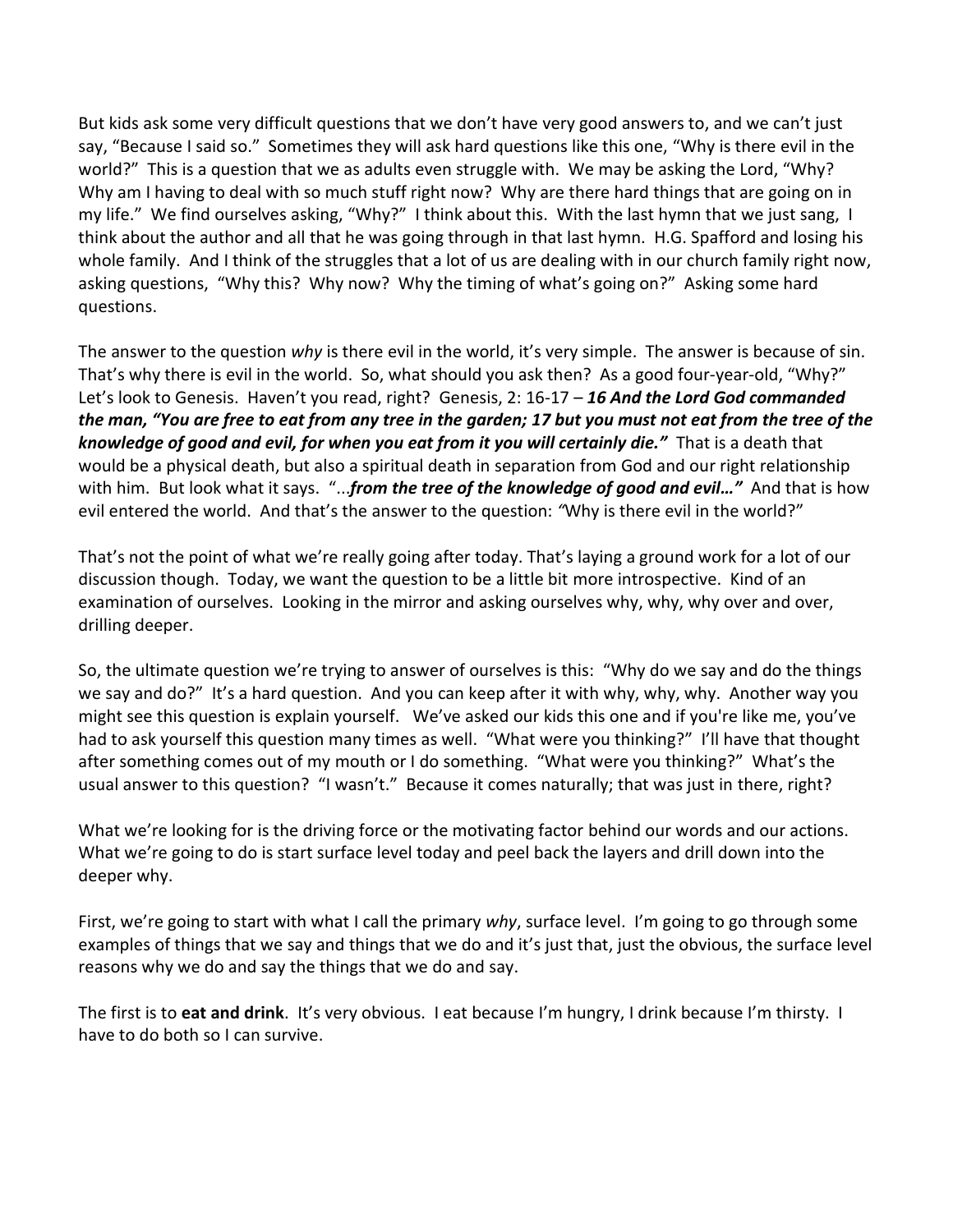**Pay bill, pay taxes**. I want to pay bills so that I can keep the electricity on. I pay taxes so I don't go to jail. I racked my brain for a political joke and I couldn't do it. I'm leaving that up to Ted, so we're going to move on.

**Work**. Why do I go to work? Again, this is Ted's wheelhouse right here. Why do I go to work? I go to work so that I can earn money to pay bills and to put food on the table.

Why do I **make a sale**? Yes, if sales is part of your job, but I make a sale because that is how I'm going to earn money.

How about **perform**? We have a lot of performers, right? Singing, dancing, acting, comedy, ventriloquists, you name it. We have all kinds of different performers. Why do you perform. It may be your job, but you do it to entertain, so entertainment is the *why*. That's why you perform.

Why do you go to **school**, young people? "Because my parent make me." No, you go to school because you want to get skills and knowledge so you can be an active participant in society later on.

Why do we **compete**? Have any of you ever been accused of being overly competitive? Yeah? Some of us are more competitive than others, but there is a tendency to just want to compete to try to win. Some of you, like in sports or game nights. When you think of game night, some of you are like, "I don't really like game night, especially with this person or this couple because they are overly competitive and I don't want to participate with them." Some of you are like, "No, game night is awesome! We're going to go and we're going to win!" You're the ones the others don't want to play with. But many of us like to compete, at least to some level, to get that competitive energy out, that's why

Why do we **teach**? Because we need to pass on skills and knowledge to the next generation to be able to have a functional society and culture.

Why do we **discipline**? Because we're tired of all the why question. No, we discipline because we want to correct behaviors so that it can go well with our children, and so that the behaviors they had when they were three and four years old don't continue into their teen years.

There are some things even at the surface level, that can be good or bad and we can acknowledge it and recognize it right away. Like paying a **compliment**. It can be because I know this person would like to hear this nice thing about themselves or because I'm trying to get something from them in return or earn favor with them.

Or **criticize** because I know this can be constructive for them. Or I'm trying to bring them down a level, trying to tear them down.

To **serve**. Last week was all about service and Sweet Spot. There can be different reasons that we serve someone. We can serve in church or even outside the church that we serve. We see a need and we're taking care of it. Or I'm looking for something in return.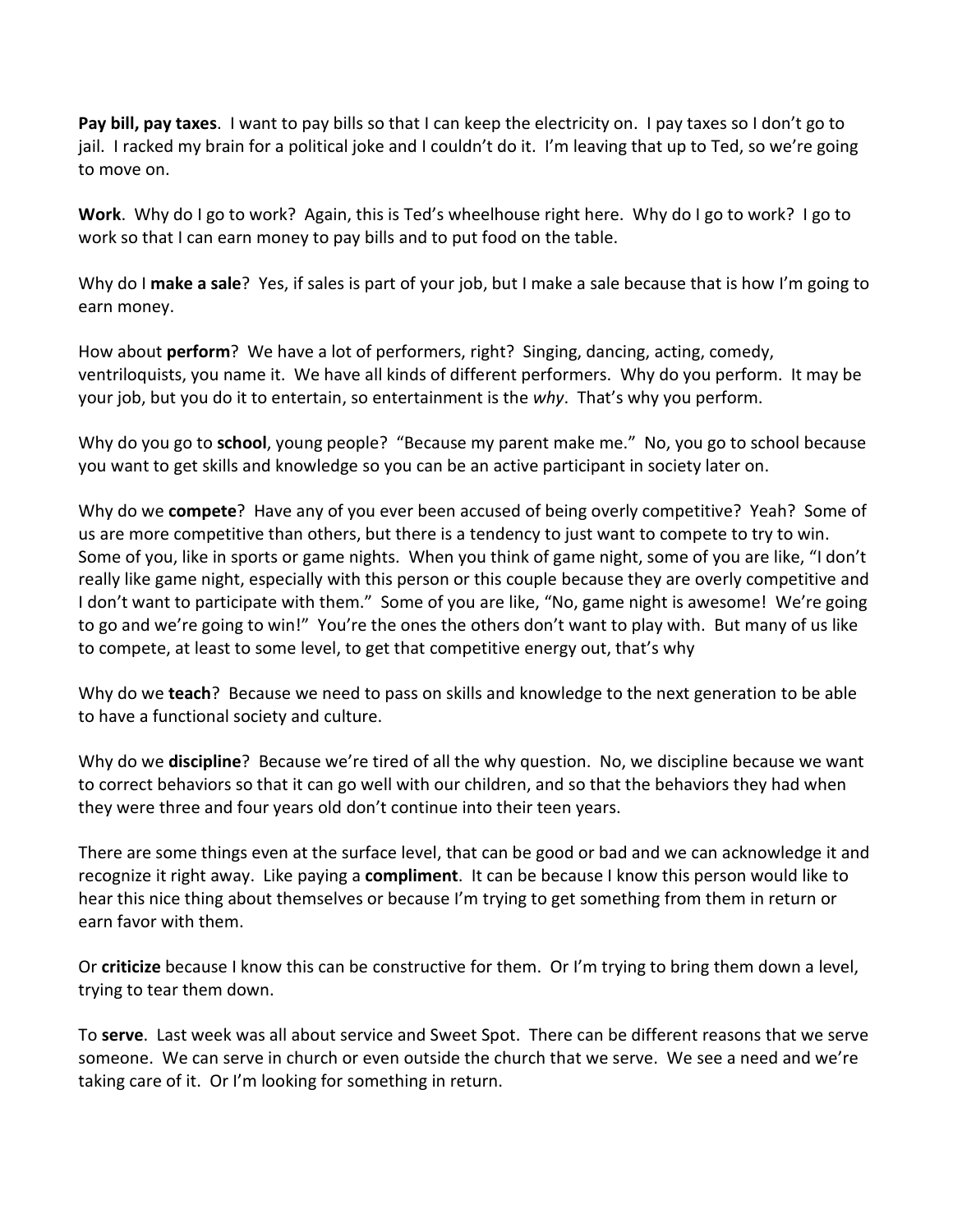These are the surface level reasons when we just look at the things that we say and the things that we do throughout our days that are pretty obvious. Again, we want to start peeling back the layers and looking deeper into ourselves for the reasons why. I call these our secondary *why*, the deeper reasons. What it is in there that's driving you? What are the motivating factors? These tend to come naturally. And this can be a little uncomfortable to think about, to pray though, to walk through. We would ask that you just allow the Holy Spirit to speak to you as He would this morning and work through you and anything that He sees fit.

We are going to talk about some earthly *whys*. Because of our sin nature, we tend to default to these reasons for our words and our actions.

I want to start with the first one which is **position**. By position, I mean prestige, control, recognition, popularity, position in society, at work. Look at 1 John 2. *16 For everything in the world—the lust of the flesh, the lust of the eyes, and the pride of life…* That's a big one. …*comes not from the Father but from the world*. Pride tends to be at the root of us looking for a certain position in life in our family, in our church, or wherever. So, you kind of have this almost deeper reason of pride that drives us for position that drives us into the things that we say and the things that we do. This can happen at work, it can happen in ministry, it can happen almost anywhere.

We said it last week and we'll say it again today. Jesus wants for you to descend into greatness. Jesus wants you to descend into greatness. Positions of leadership are not positions of authority necessarily, but they're positions of service.

Next is **possession**. The thing about possessions I want to clarify is that possessions, in and of themselves, are not evil, they're not wrong. We look at 1 Timothy 6: 10. We reference this scripture a lot. *10 For the love of money is a root of all kinds of evil.* Not money, but the love of money. *Some people, eager for money, have wandered from the faith and pierced themselves with many griefs.* Have any of you noticed that the more stuff you have, the more stuff can break? Many griefs… The more stuff you have to deal with.

The love of money or possessions, or the desire of possessions. I want to work through a few definitions this morning as we talk about possessions and that possessions, in and of themselves, are not necessarily evil.

The first one is **greed**. Greed says I want something, and my joy depends upon it. Then there is **envy** that's kind of like greed, but it's a little bit different. I says I want something, and I'm upset that you have it and I don't. That's a little more outward.

And then there is blessing. I'm grateful to have something and I hope you get it too. That's what blessing is. There's a litmus test that we can put on this as well. If I have something that's a blessing and it gets removed from me, it was still a blessing that I had it. I don't lament that it has been removed from me. I don't lament that you still have it and I don't (envy), but it was still a blessing.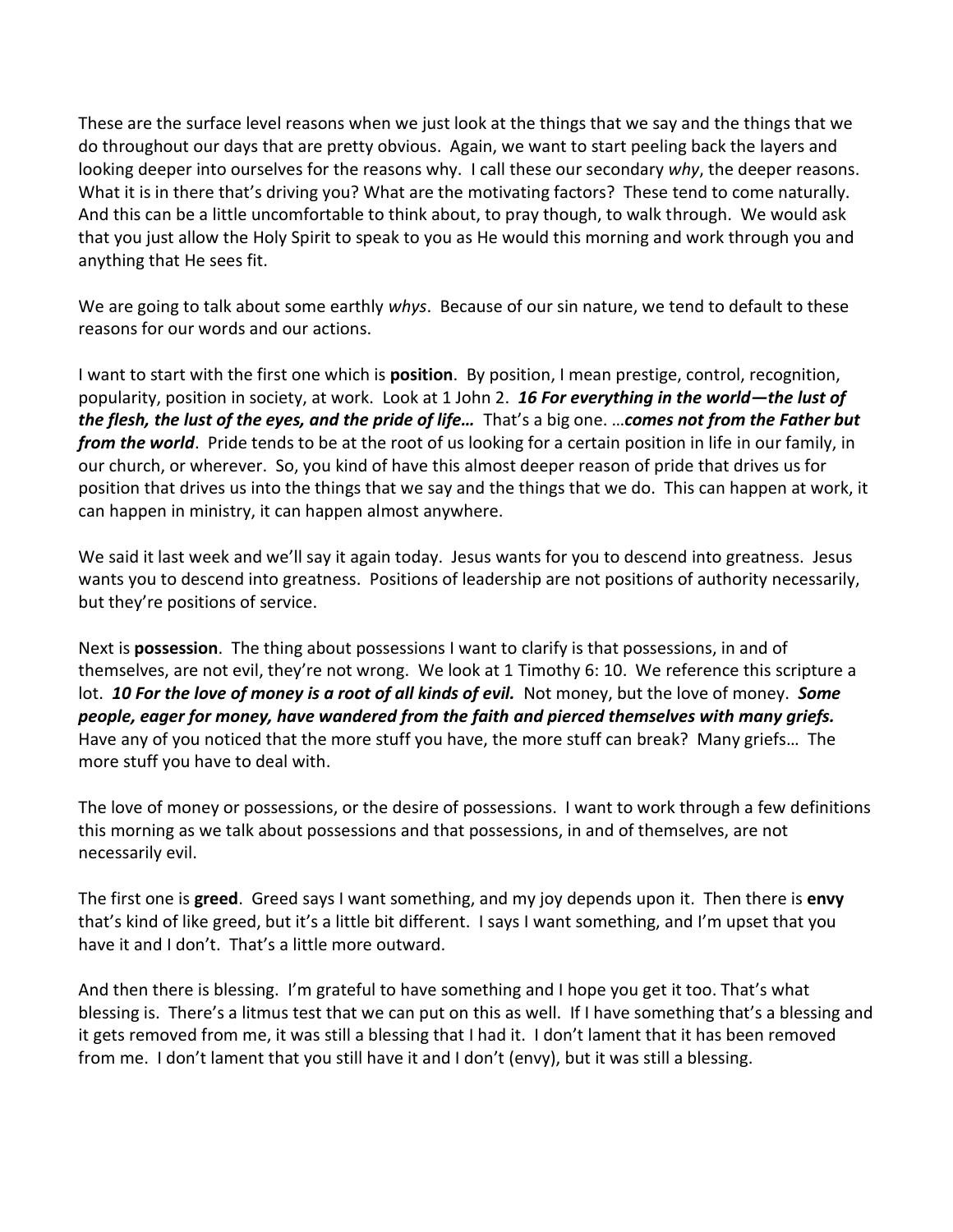For how many of you does this picture (phone with battery going dead) make you nervous? And if your phone is like mine, the red on the battery means that you are at or below 10%? Does that make anybody nervous? We have different kinds of battery behaviors in our family, different approaches to battery life. We have some that will be at 98% and they are going to go seek out the closest charger they can find to plug it in to get back to 100% as quickly as they can. Even at 100% they might still stay plugged in. We have some that will be at 2% and be sitting by 10 chargers that are plugged in and will still not plug in. Those of you that like to plug in no matter what are thinking *how can you not plug in?* We have a lot of different attitudes towards battery. I want to use the battery illustration to talk about greed, envy, and blessing.

**Greed** – I'm at 10% and I'm not going to be happy until I'm at 75%. That's what's going to bring me joy.

**Envy** – I'm at 10% and it's frustrating to me that you are at 75% and I'm at 10%

**Blessing** – I'm at 10% and I'm good with my 10%. I think it's great that you are at 75%. I used to be at 75% and now I'm at 10%. Maybe someday I'll make it back to 75%, but either way, I'm blessed with my 10%.

The thing we have to be careful about is if we start letting greed and envy be the *why* for our words and our actions and our driving, motivating force, we can really start to lean back on this word called *deserve*. I deserve. Entitlement would be another word. Kari and I, a long time ago, in our marriage and our life together, we acknowledged… And this has made this word *deserve* not have such an affect that when we start with scripture in Romans and in Genesis and we understand that the only thing that every single one of us can say that we deserve is death. That's what we start with. The wages of sin is death. And what we just read in Genesis – you will surely die. That's the only thing we can say we deserve for sure.

So, when we all start making our list of things that we deserve… And this doesn't have to be just possessions, not just material, but recognition, respect, notoriety, reward, accomplishment, promotion*. I deserve this...* and we start filling in the blanks. We remember and place at the top of that list I deserve death. Anything after that is gravy. May we remember that when we tend towards greed and towards envy as a driving force of our words and our actions.

So now when one of the kids is in the back of the car and they say, "Hey, Dad, I'm at 5%, I should get the charger," My answer is, "No, you should get death." "That's kind of harsh, Dad." "It's in the Bible and you should read it." So be careful about the word *deserve*.

**Anger and frustration** – What we find with anger and frustration is generally rooted in unforgiveness. If you're harboring unforgiveness against someone or a group or an organization… whatever, you've got to know that that person, that group, that organization has long since forgotten about the offence and it's you that's harboring this anger and frustration. It tends to be in there. And the problem with it is it causes us to react to things, especially with that person, that group, that organization. Instead of reacting, we should be responding in ways that glorify the Lord.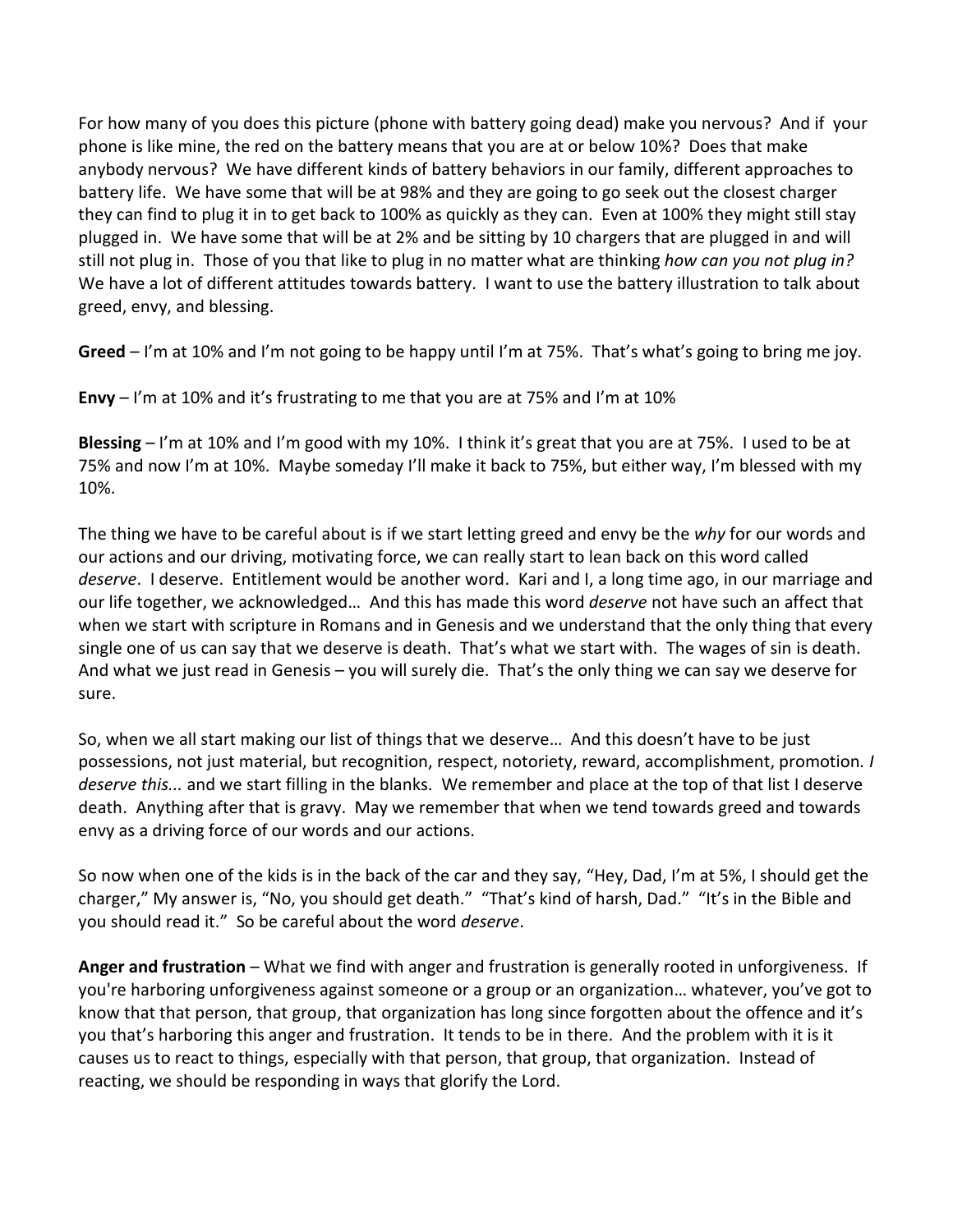Our reactions tend to be different. Let me give you an example. Have you ever been at lunch with coworkers or friends, and someone spills their big glass of ice water right on your lap? You know the feeling. You jump up quickly and your response is to brush off the water. They're saying, "Oh my goodness, I'm so sorry. That was so clumsy of me." You're like, "Hey, it's good. We're good. It's so hot outside that it will cool me off anyway." You're making light of it.

Now, when you're at a meal with your family, there may have been a fight, some frustration, arguing over the phone charger before. Someone spills their water on you. What do you do? You jump up, brush it off, and you give them that stare, as if it's going to do anything. And the words that come out may be, "What were you thinking?" What's the deal?" Look at the two reactions just simply because we are angry and frustrated or we're not. It tends to cause us to react. We do that in all types of situations. In sports, we call it the flop, an overreaction. Someone that has offended us or done something to us and we completely overreact. It's so exposing too, isn't it? And yet we do that; we flop with people all the time.

Proverbs 19: 11 – *A person's wisdom yields patience; it is to one's glory to overlook an offense.* To not harbor that bitterness and that anger. Don't let that be the *why* for your words and your actions.

**Guilt** – Any guilt prone people in here? You don't want to raise your hand like, *Am I doing something wrong by raising my hand?* If you are, these make you nervous, don't they? These are the security gates at the exit to a store.

I do this too. As I'm walking out and I've got my bag at Best Buy and my receipt that I'm holding up as I'm walking through the gate going, "Please don't go off, please don't go off." Because even if it goes off, people don't know that. They're like, *Oh, this guy's a shop lifter*. That's a guilty nature. Or how about when someone you know, a friend, family, co-worker, is clearly in a bad mood when you meet up with them. Your first thought is *what did I just do?* Guilt prone people, you need to hear Ephesians 1: 7 when it comes to your faith and your grace that you have received. *7 In him we have redemption through his blood, the forgiveness of sins, in accordance with the riches of God's grace…*  But sometimes guilt can come out in our words and our actions and be the reasons that we do things.

Later in Ephesians, Paul writes that it is by grace you've been saved through faith, not by works. And we can find ourselves, maybe because of our past, trying to work out our faith through works, but guilt is not the prober driver of our words and our actions. And if God's opinion of you is that you are redeemed, what about the opinion of other people. That's where we move on to the next one.

**Approval** – The approval of others. We look at Galatians 1: 10 – *10 Am I now trying to win the approval of human beings, or of God? Or am I trying to please people? If I were still trying to please people, I would not be a servant of Christ.* I believe this one is one that can really come out on social media as we're criticizing or as we're complimenting and wanting to make it very clear to people what we believe so we can hear approval of people or groups or different things. We can do a lot of maneuvering of approvals online. This one can also be very exhausting because you are never going to please all of the people all of the time. Sometimes, in our sinful nature, that is what drives our words and our actions.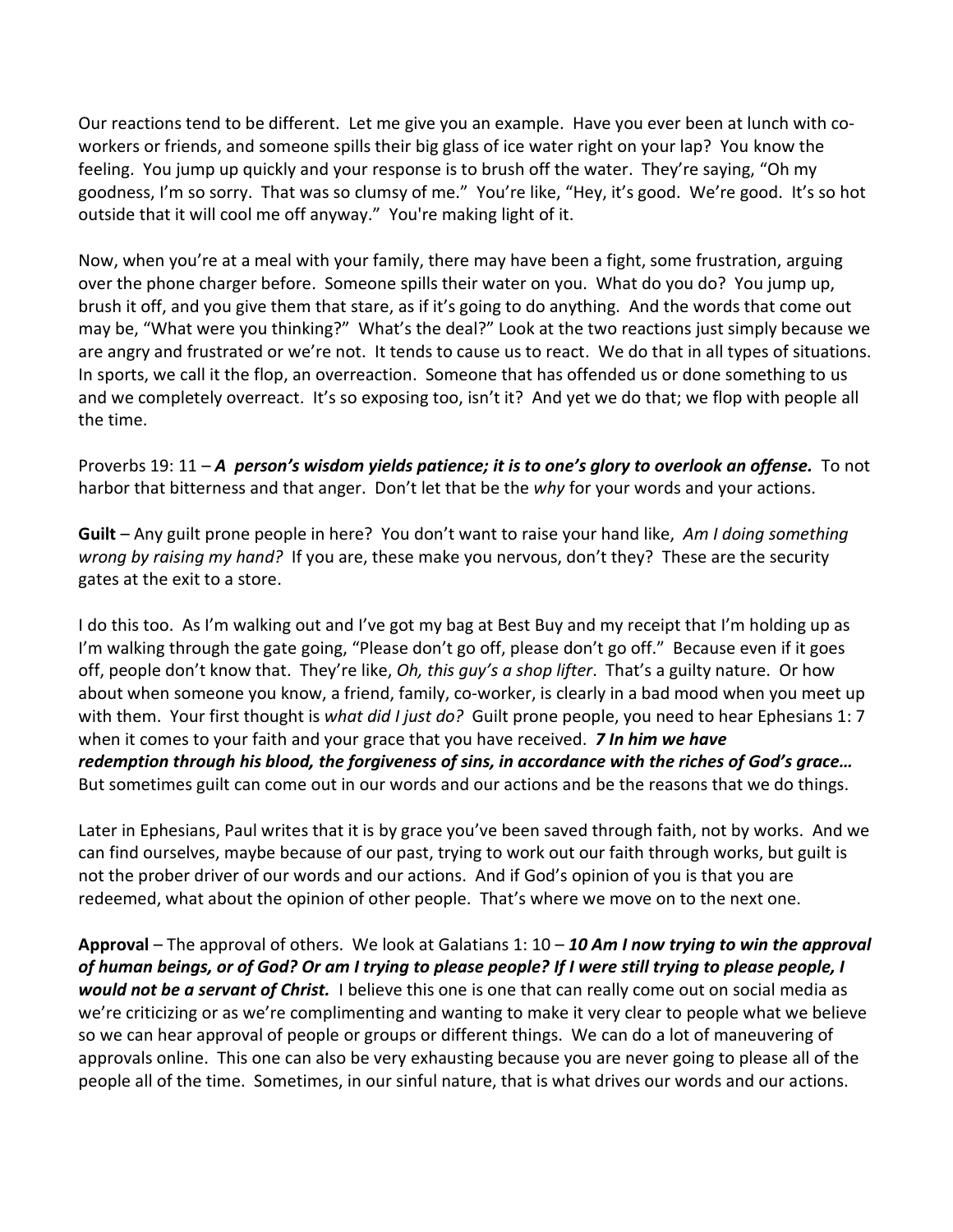You need to know, when it comes to guilt and approval, we tend to think of these as nice people, right? These tend to be the guilt prone people, the people approving people that come across as nice people. We kind of think I guess that's a wrong reason to drive your words and your actions, but you need to know it's just as wrong and just as missing the mark for a reason for your words and actions as greed and anger. It can be exhausting.

**Comfort and laziness** – This I kind of think as a reason or a driver of our words and actions maybe that we don't do or don't say because *I'm really comfortable with where I am right now and for me to address this issue with this person is going to be a lot of work relationally and otherwise*. So, our comfort and laziness sometimes can drive our words and our actions.

So, as we stand in front of the mirror of reflection, we say why? Why is it that these things come out of me, that these words and actions are driven by all of these things? They answer is simply sin. Why sin? Because evil entered the world and it is my nature that I'm redeemed through Christ, but it still tends to try to come out.

What we want to do now is turn the page. We want to reflect on the ultimate why, which is the Great Commandment – Love the Lord your God with all your heart, soul, mind, and strength. For that specifically, we are going to look at Colossians 3: 17. Carolyn read this from the front a couple of weeks ago, so, clearly to me, it's kind of a sacred echo here right now. *17 And whatever you do, whether in word or deed…* Your words and your actions. *…do it all in the name of the Lord Jesus, giving thanks to God the Father through him.* The ultimate why.

Christians, especially those that have been believers and followed Christ for many, many years, I want to warn you against another driving force. It's the "It's the way we've always done things." You can have all of the things that you do and all the things you say right, even according to scripture, but your *why* could be wrong.

In the Book of Revelation, Chapter 2, Jesus addresses this to the Church at Ephesus when he says, *3 "You have persevered and have endured hardships for my name, and have not grown weary."* In other words, you're doing all the right things, you're saying all the right things. *4 "Yet I hold this against you: You have forsaken the love you had at first."* Their doctrine was in the right place, but their heart was in the wrong place. Their *why* was wrong. You see, they had all of the other interrogatives – who, what, when, where, and how. They had that correct. The why is where they were off. If you address the why, the ultimate why, the Colossians 3:17 reason for your words and your actions, the others tend to take care of themselves pretty well, they come pretty easily (who, what, when, where, and how). Jesus is more concerned about the why than he is about the rest.

Really, what we are talking about today is Worship, which is one of the five purposes of the church, one of the five purposes of the individual Christian. When we talk about worship, we worship with music here before the sermon every Sunday as a part of our act of worship. We also worship when we give of our tithes and offerings. There are people worshiping right now, taking care of the kids and doing other ministries. There are people worshiping in many different ways. Worship simply is acknowledging God for who he is and what he has done for us. That's what worship is.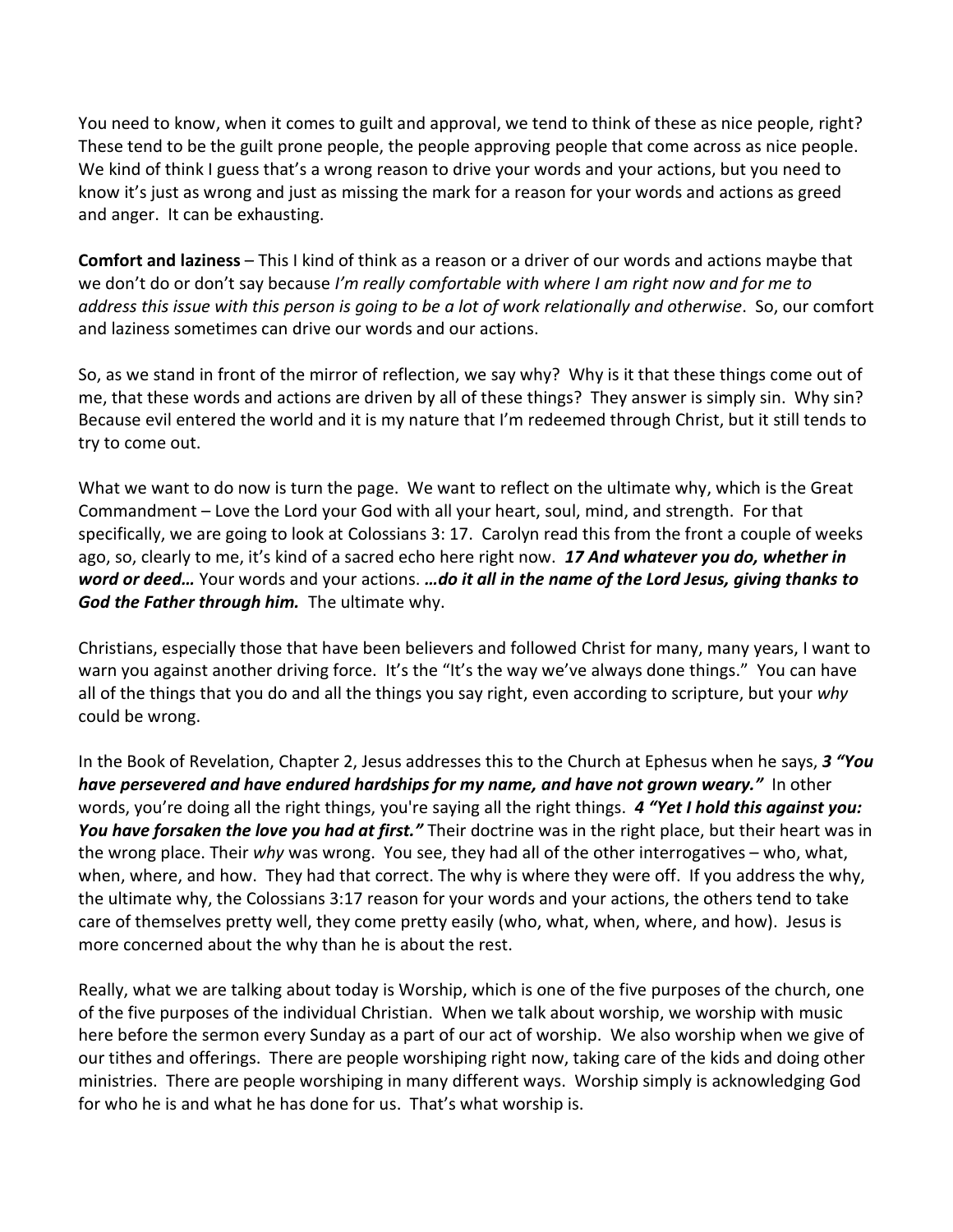Now, what I want to do is apply this ultimate why, this act of worship to realize that everything you say or do – your words and your actions – can be an act of worship, making everything you do be in the name of Jesus, giving thanks to God the Father through him.

So, I'm going to go through that same list we went through earlier. It was very surface level, and it can seem very simple, obvious reasons why we do things, but now we understand that it's important to peel back if there is a different wrong, evil, sinful reason that is driving us. It's important that we replace that with the ultimate why, with God's why for our words and for our actions.

**Eat and drink** – 1 Corinthians 10: 31 says*, 31 So whether you eat or drink or whatever you do, do it all for the glory of God*. Now, we can kind of get into a habit and complacency of praying before meals, but I believe that is an important practice. But it's also important for us to remember the *why* because when we eat and when we drink, we can do it as unto the Lord, as an act of worship.

**Paying our Taxes** – Not just to avoid going to jail. Mark 12: 17 says, *17 Then Jesus said to them, "Give back to Caesar what is Caesar's and to God what is God's."* We are to be subject to the government. We are to be subject to the government and unless the government tells us to do something scripture tells us not to or the government tells us not to do something that scripture tells us to, we are subject to the government. We can do that as unto the Lord as we are subject to the government.

**Pay our bills** – According to Psalm 37: 21, *The wicked borrow and do not repay, but the righteous give generously…* When you pay your bills… Think about this. Does anybody still write checks to pay your bills? Some of you. When you click pay now, or when you schedule it or you see it come out of your account, on your electric bill, I want you to consider this. "Thank you, Lord that I can pay this electric bill so that I can have air conditioning when it's 100 degrees out this August." As unto the Lord. Everything can be an act of worship.

**When we go to work** – Beyond the fact that we need to work to earn money to pay our bills and to put food on the table, we do it as unto the Lord. Colossians 3: 23-24 says, *23 Whatever you do, work at it with all your heart, as working for the Lord, not for human masters, 24 since you know that you will receive an inheritance from the Lord as a reward. It is the Lord Christ you are serving.* It is an act of worship for you to go to work and to work heartily.

**Sales people** – I say sales people; your main profession might not be in sales. We have Facebook Marketplace, we've got Craig's List, we've got Etsy, and all kinds of other ways that we sell things. Proverbs 11: 1 says, *The Lord detests dishonest scales, but accurate weights find favor with him.* The picture here is that of a scale that was used in measuring out grain or meat or spices. That scale has, on the other side of it, a standardized weight so that when they are level, we know that we have this much weight of this product over here. So, an unjust weight would be to maybe drill out or scrape away some of the weight from that standardized weight so that it's lighter, so that we're giving up less. When you're selling something and especially if you are in sales… This is not just for the lawyers and timeshare salesmen, okay? Again, Facebook Marketplace, Craig's List, anything… A false balance is an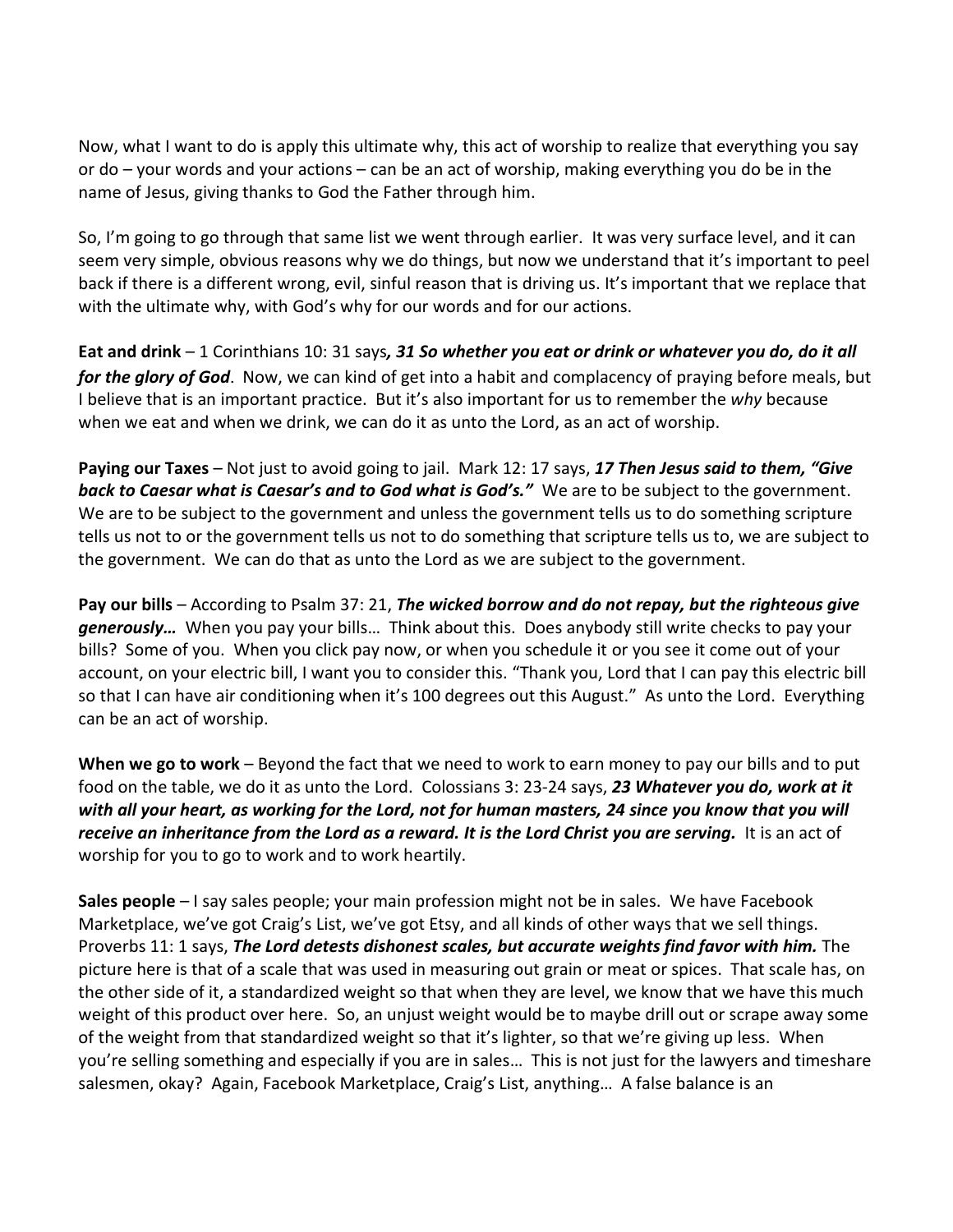abomination to the Lord, but a just weight is his delight. The Lord delights when you sell something with a just weight.

To **perform** – Again, a lot of performers in a lot of different ways. I think of Psalm 150; it's one of my favorite passages when we think about performing and music. It applies directly to worship, but really can apply to performing in music and in shows and in different settings. I often meditate on this passage. As a matter of fact, when we're worshiping on Sunday morning with all the instruments and the vocals and everything that's going on, the Psalm 150: 3-6 says, *3 Praise him with the sounding of the trumpet, praise him with the harp and lyre…* I get it; it's an old passage. We don't have any lyres up here. Except for when Ted is talking about his fishing. Am I now seeking the approval of human beings or of God? *4 praise him with timbrel and dancing, praise him with the strings and pipe, 5 praise him with the clash of cymbals, praise him with resounding cymbals. 6 Let everything that has breath praise the Lord.* We sang that this morning. Singing and instruments and dancing. Every performance that you do, you can do as unto the Lord. I love that.

When you go to **school** – It's beyond just acquiring skills and knowledge. Love the Lord your God with all your mind in an act of worship.

When you **compete** – Not just for bragging rights, not just for pride, but a unto the Lord.

My high school football defensive coordinator, the thing that he just kept saying over and over was. "I want him on his back. I want him on his back. Hit him so hard his momma feels it." But the thing he would follow it with is, "Then you're going to reach out your hand and you are going to help him up, so that you both can continue to compete." Followers of Jesus, we should compete with a tenacity and an effort that is unmatched by anyone that's out there, as well as character and honor that are equally unmatched.

Parents of children, of kids, of youth, participating in competitions, it is to be unto the Lord that we spectate and support our children in their activities. It's equally important for us acknowledge that. Our character and our honor should be unmatched with coaches and officials and players and other parents.

When you **teach** – Not just raising the next generation of whatever, but considering that those that you are teaching will serve, and counting the impact that you will have on generations to come, and having honor in what it is that you're teaching and how you teach it.

**Discipline** – Not just because we're tired of the question *why* and not just because of behavior correction. Proverbs 13: 24 says, *24 Whoever spares the rod hates their children, but the one who loves their children is careful to discipline them.* And I'm not going to get into the issue of spanking or not spanking. The point that Proverbs is making, that the Lord is trying to get across is that it is an act of worship to Him when we discipline our children.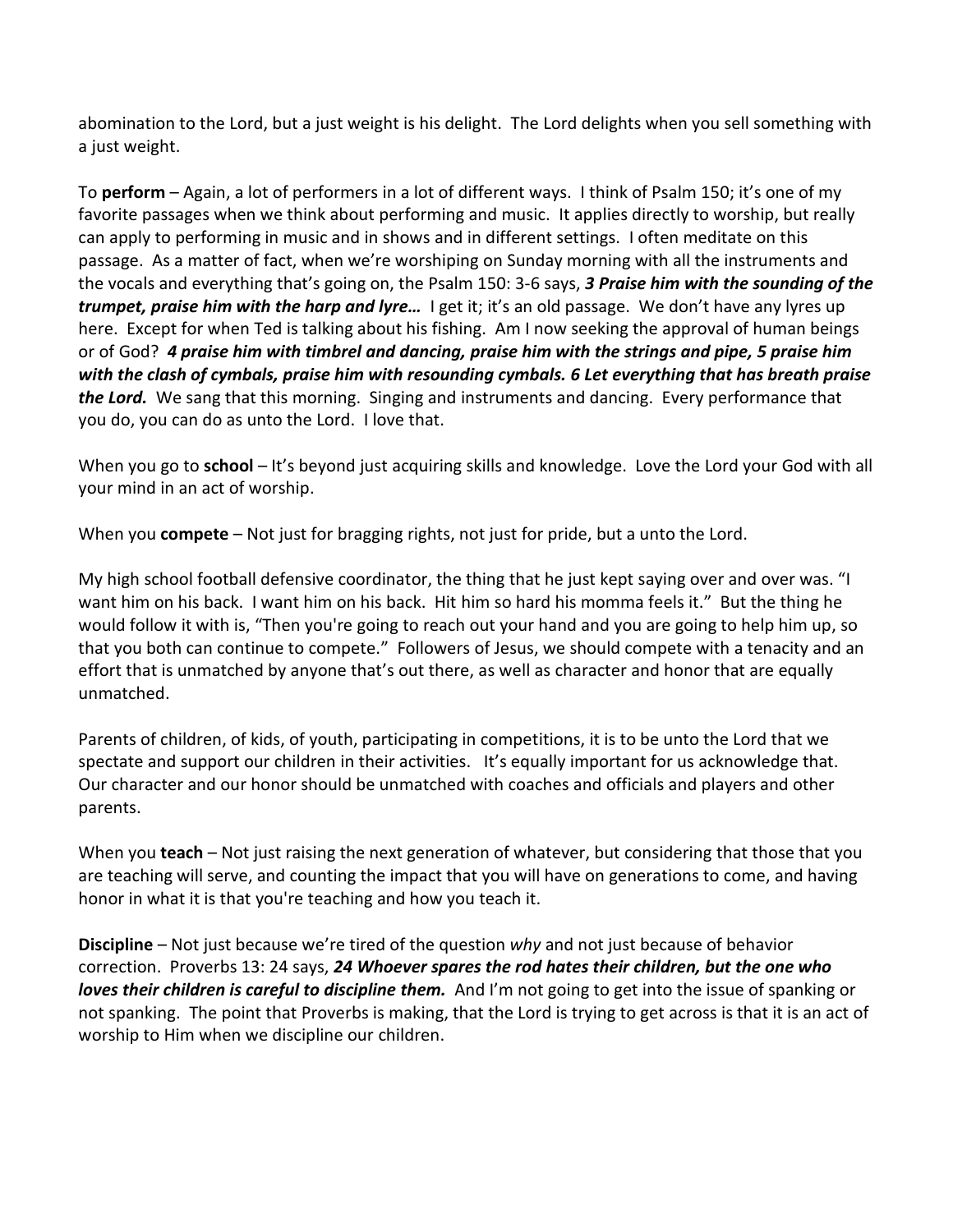**Compliment** – With no concern of the recipient's opinion of me or to try and gain any favor with them. According to Proverbs 16: 24, *24 Gracious words are a honeycomb, sweet to the soul and healing to the bones.*

**Criticize** – We can do it constructively. I believe that in order to provide constructive criticism, there has to be some relationship equity. You can't just pick some stranger and help them to improve in their job or whatever it is that you're trying to correct. According to Ephesians 4: 29, *29 Do not let any unwholesome talk come out of your mouths, but only what is helpful for building others up according to their needs, that it may benefit those who listen.*

**Serve** – No expectation for anything in return. Philippians 2: 3-4 says, *3 Do nothing out of selfish ambition or vain conceit. Rather, in humility value others above yourselves, 4 not looking to your own interests but each of you to the interests of the others.*

As we hear those examples, we need to understand those are just a few of the many things that we do and the many things that we say from day to day. Some of those may apply directly to you, some of them may not. As you reflect upon yourself and your words and your actions and the *why*, we would encourage you to allow the Holy Spirit to point out the ways that you say and do things and your motivation for them. Turn the page and get back to the ultimate *why* in the name of Jesus, giving thanks to God, the Father.

So, why do you do and say the things that you do and say? We tend to fall back in that deep dark place of our evil sin condition. May we turn that page and do everything as unto the Lord.

If you've never placed faith in Christ, our hope would be that today would be the day, and if not, we would ask you to come forward still and talk to the prayer team. If you're not ready to make that decision, we would ask you to come forward and ask question like *why?* If they don't know the answer, they are going to find someone that does. We would love to answer questions that you might have about salvation, about Christ, about sin, about eternity – heaven and hell – all those things.

Even if you're not dealing with that decision right now, we want you to come forward if there is something you need prayer for because we know that in our church family right now, there is a lot that a lot of us are dealing with and we need prayer. We need you to know that this prayer team is here to serve you in that way. They want to pray with you and they want to lead you through that to pray for you, pray with you, pray for you throughout the days ahead. So, we encourage you, as we close today, to consider coming down for prayer.

Father, we love you. We're grateful for your Son Christ and the redemption we can have through him. Lord, we ask that your Holy Spirit move through us as we reflect on the reasons for our words and for our actions. We ask that you turn our eyes towards Jesus that everything we would say, everything that we would do would be in the name of Jesus, giving thanks to you, Lord, though Him.